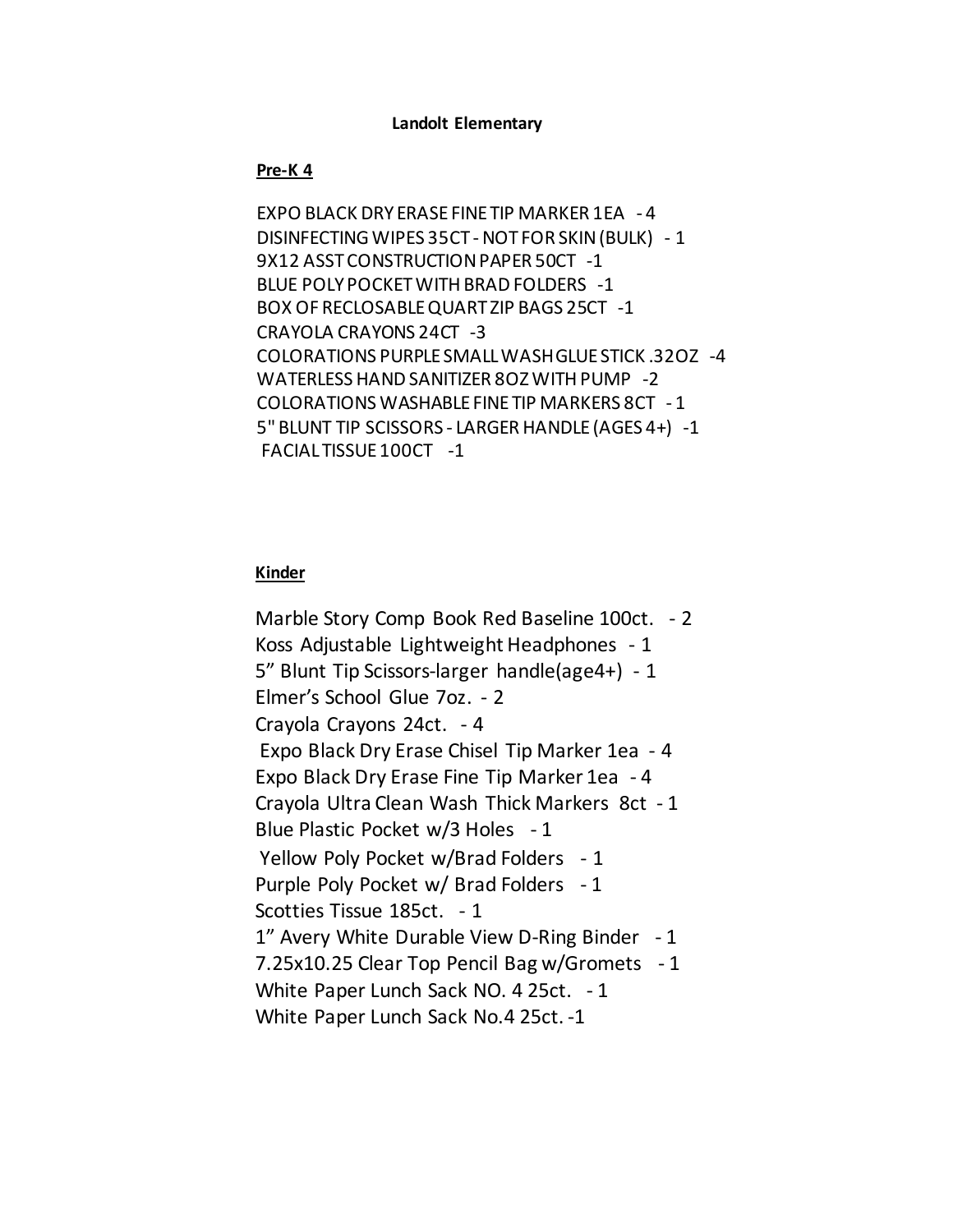#### **Landolt Elementry**

#### **1st Grade**

BOX OF RECLOSABLE GALLON ZIP BAGS 20CT -1( **Boys only**) BOX OF RECLOSABLE QUART ZIP BAGS 25 CT. -1 ( **Girls only**) 5" BLUNT TIP SCISSORS - LARGER HANDLE (AGES 4+) -1 9X12 ASST CONSTRUCTION PAPER 50CT -1 12X18 BRIGHT WHITE CONSTRUCTION PAPER 50CT -1 COLORATIONS PURPLE LARGE WASH GLUE STICK .88OZ -3 CRAYOLA CRAYONS 24CT -2 CRAYOLA ULTRA CLEAN WASH THICK MARKERS 8CT -1 BLUE POLY POCKET WITH BRAD FOLDERS -1 RED POLY POCKET WITH BRAD FOLDERS -1 ORANGE POCKET ONLY FOLDER -1 GREEN POCKET ONLY FOLDER -1 YELLOW POCKET ONLY FOLDER -1 EXPO BLACK DRY ERASE CHISEL TIP MARKER 1EA -2 NO2 PRESHARPENED YELLOW PENCIL -12 PINK BEVEL ERASER (LATEX FREE) -2 1SUB WIDE RULED SPIRAL NON PERF RED 70CT -1 1SUB WIDE RULED SPIRAL NON PERF YELLOW 70CT -1 LIQUID HAND SOAP W/PUMP -1 SCOTTIES TISSUE 185CT -1 WATERLESS HAND SANITIZER 8OZ WITH PUMP -1 DIGITAL HEADPHONES -1

# **2nd Grade**

3X3 HIGHLAND YELLOW STICKY NOTES 1PAD 100SHTS -2 EXPO BLACK DRY ERASE CHISEL TIP MARKER 1EA 1 -1 EXPO BLACK DRY ERASE FINE TIP MARKER 1EA -2 COLORATIONS PURPLE LARGE WASH GLUE STICK .88OZ -3 CRAYOLA CRAYONS 24CT -2 SCOTTIES TISSUE 185CT -2 WATERLESS HAND SANITIZER 8OZ WITH PUMP -1 BLUE POLY POCKET WITH BRAD FOLDERS -1 RED POLY POCKET WITH BRAD FOLDERS -1 GREEN POLY POCKET WITH BRAD FOLDERS -1 YELLOW POLY POCKET WITH BRAD FOLDERS -1 PURPLE POLY POCKET WITH BRAD FOLDERS -1 NO2 DIXON TICONDEROGA PRESHARPENED PENCIL -12 PINK BEVEL ERASER (LATEX FREE) -2 WIDE RULED BLACK MARBLE COMP BOOK 100CT -4 ASST PLASTIC SCHOOL BOX 8.5X5.75X2.5 -1 POINTED TIP 5" SCISSORS- LARGER HANDLE (AGES 4+) -1 BOX OF RECLOSABLE QUART ZIP BAGS 25CT -1 (**Boys only**) BOXOF RECLOSABLE GALLON ZIP BAGS 20CT -1 ( **Girls only**)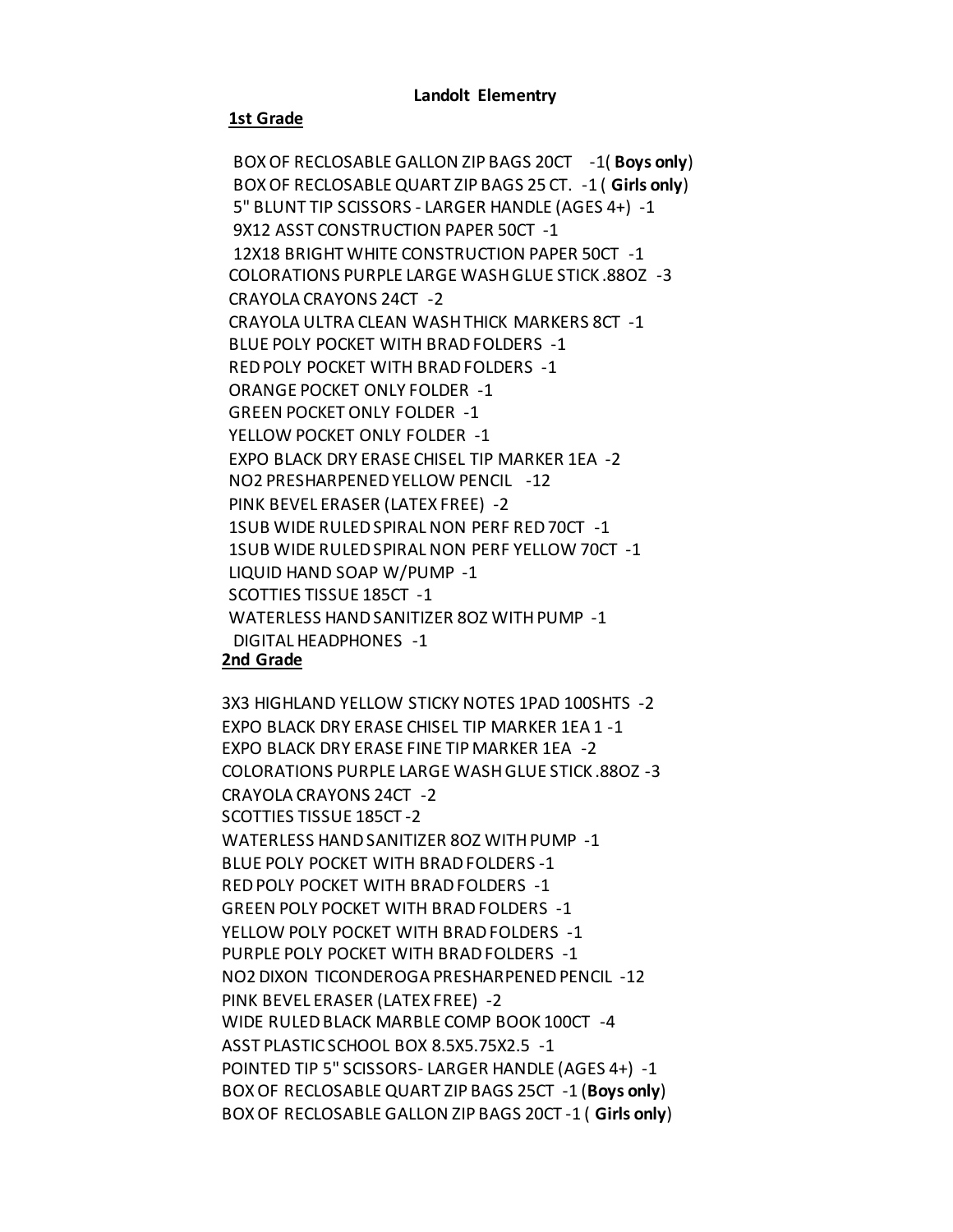# **Landolt Elementary**

# **3rd Grade**

7.25" POINTED TIP SCISSORS (AGES 8+) -1 7.25X10.25 CLEAR TOP PENCIL BAG W/GROMMETS -1 COLORATIONS PURPLE LARGE WASH GLUE STICK .88OZ -3 CRAYOLA CRAYONS 24CT -1 SCOTTIES TISSUE 185CT -2 WATERLESS HAND SANITIZER 8OZ WITH PUMP -2 RED POLY POCKET WITH BRAD FOLDERS -2 BLUE POLY POCKET WITH BRAD FOLDERS -1 PURPLE POLY POCKET WITH BRAD FOLDERS -1 YELLOW POLY POCKET WITH BRAD FOLDERS -1 NO2 DIXON ORIOLE PRESHARPENED PENCIL -12 PINK BEVEL ERASER (LATEX FREE) -1 WIDE RULED BLACK MARBLE COMP BOOK 100CT -5 LOW ODOR BLACK CHISEL TIP DRY ERASE MARKER -1 1 SUB WIDE RULED SPIRAL ASST NOTEBOOK 70 CT. -1 FLUORESCENT YELLOW HIGHLIGHTER -1 3X3 HIGHLAND YELLO STICKY NOTES 1 PAD 100 SHTS -1

# **4th Grade**

BOX OF RECLOSABLE GALLON ZIP BAGS 20CT -1 CRAYOLA WASH THIN TIP CLASSIC MARKERS 8CT -1 CRAYOLA CRAYONS 24CT -1 ANTIWIPES DISINFECTING WIPES 35CT -NOT FOR SKIN (BULK) -1 3X3 HIGHLAND YELLOW STICKY NOTES 1PAD 100SHTS -3 RED POLY POCKET WITH BRAD FOLDERS -1 BLUE POLY POCKET WITH BRAD FOLDERS -1 GREEN POLY POCKET WITH BRAD FOLDERS -1 PURPLE POLY POCKET WITH BRAD FOLDERS -1 7.25X10.25 CLEAR TOP PENCIL BAG W/GROMMETS -1 LOW ODOR BLACK CHISEL TIP DRY ERASE MARKER -4 WIDE RULE 8X10.5 FILLER PAPER 100CT -1 COLORATIONS PURPLE LARGE WASH GLUE STICK .88OZ -1 FLUORESCENT YELLOW HIGHLIGHTER -1 RED MEDIUM STICK PEN -2 NO2 PRESHARPENED YELLOW PENCIL (LATEX FREE) -24 PINK BEVEL ERASER (LATEX FREE) -2 WIDE RULED BLACK MARBLE COMP BOOK 100CT -4 WATERLESS HAND SANITIZER 8OZ WITH PUMP -1 SCOTTIES TISSUE 185CT -1